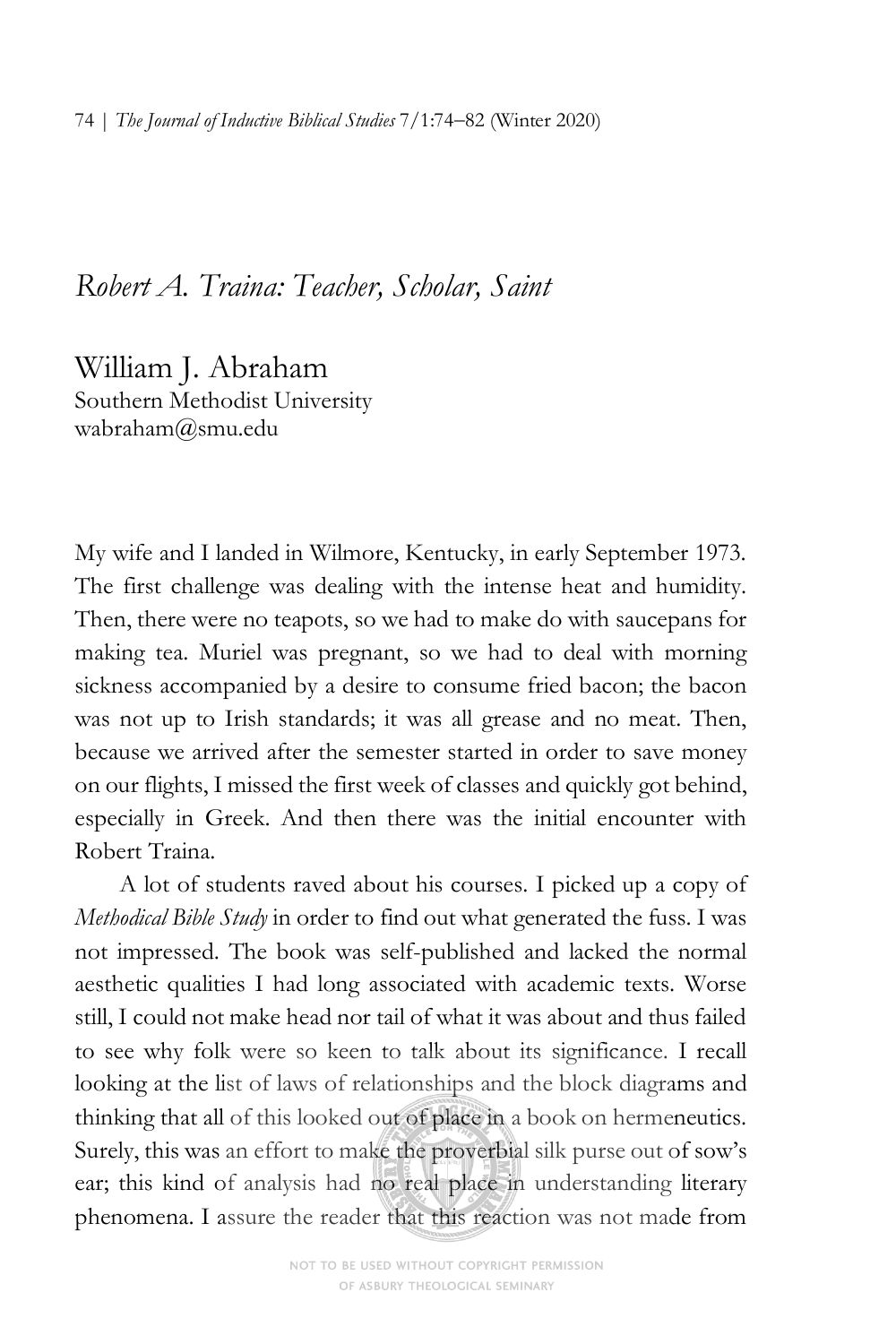intellectual arrogance; it was an honest effort to make sense of the testimonies that abounded in the student body. It was precisely because of those testimonies, however, that I decided to shelve my initial impressions and wait and see. The positive testimonies came from every direction and were especially strong when delivered by students whom I very quickly came to respect because of their academic background and lively intelligence.

I signed up for the course on the Pentateuch in my second semester (this is what I recall) and once Traina stepped up to the podium I knew we were dealing with a teacher and scholar who was deadly serious about his work. In time I also took his course on Mark and on Romans. The logical outline I wrote covering the first eight chapters of Romans was one of the most difficult assignments I have ever completed. As with all his courses, the course on the Pentateuch was packed out; every chair was filled; apart from one student who later signaled unease with the theological moves Traina was expounding, students were riveted by his presentation. Initially, as was typical in a course of lectures in North America, students would raise their hands and ask a question. This was new to me, for I was used to lectures where there were no questions; professors were there to argue a case; discussion took place in tutorials in small groups where we read papers on assigned texts. By the second week, we were so keen to hear what Traina had to say that there was intense peer pressure to suppress questions. So questions simply dried up. We dealt with the problem by setting up what we called rap-sessions outside of class, where Traina systematically noted, and then worked through the issues that were identified at the beginning of each session.

One reason why we wanted to hear what Traina had to say stemmed from the assignments that were carried out in advance. These were especially difficult for me as the course assumed an earlier course where questions of method were pursued and where one learned the ropes of interpretation. However, that was a secondary consideration.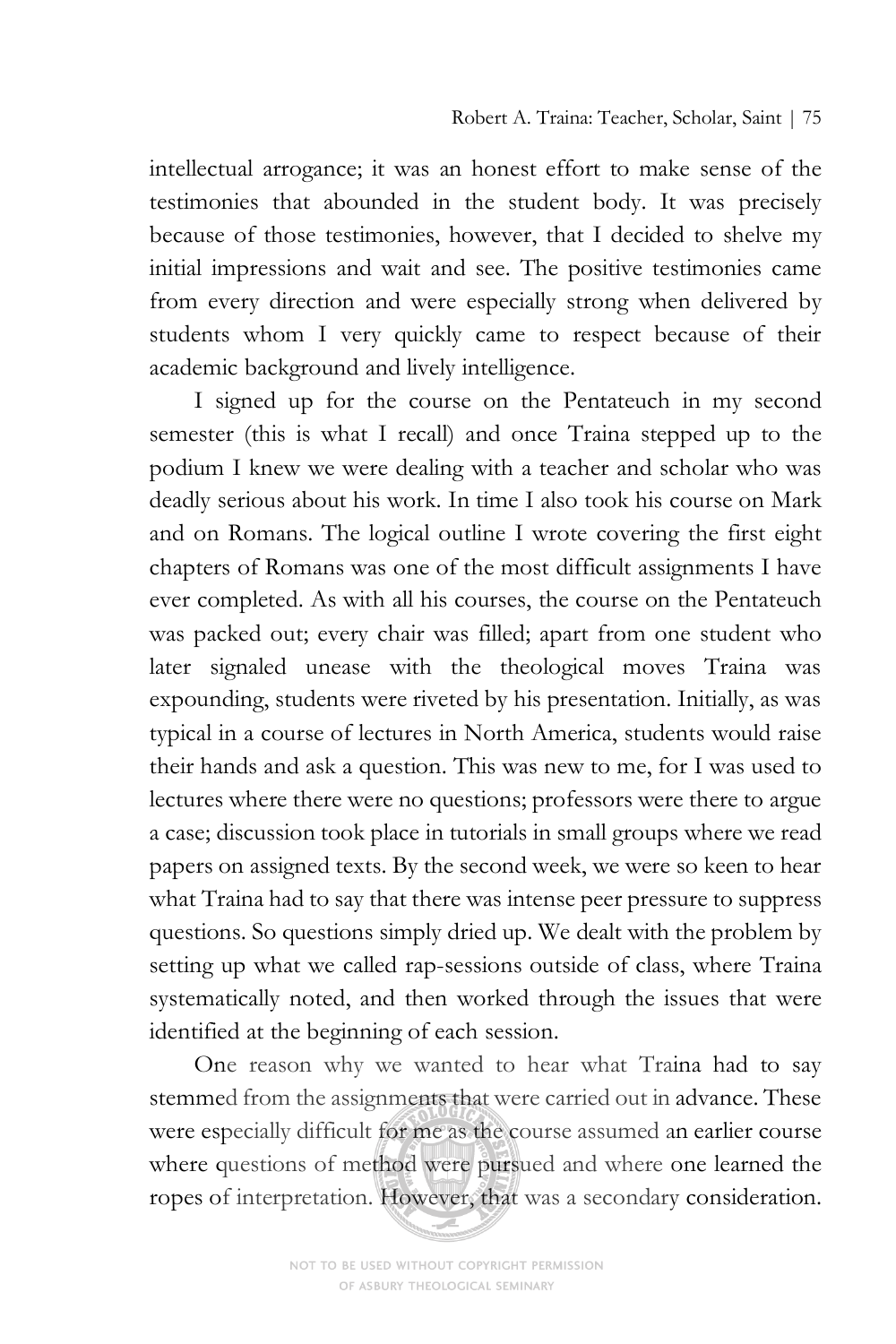I found that the assigned exercises involved such intense immersion in the text of scripture that one came to the lectures absolutely desperate for light on what they might mean. Even after I got the hang of his proposals, I was hungry for illumination.

Traina supplied that illumination to a degree that was absolutely astonishing. This, in fact, was the real reason why we wanted to hear from Traina rather than be distracted by the intellectual worries and musings of our fellow students. At one level, what was at issue was the implementation of strategies of interpretation that he had worked through from the bottom up. He had thought through the issue of what constituted the reliable interpretation of texts for himself, inventing his own language to capture what was at stake, and then put that to work in his interpretation of the material under review. The experience was intellectually liberating in at least two ways. First, one gained confidence in one's efforts because there was a standard of excellence exhibited day by day with amazing clarity and consistency. Over time, one was set free from slavish dependence on the relevant commentaries; one was no longer intimidated by those who made much of their knowledge of the original languages; one gradually found one's own voice in the debates about the meaning of the texts. Second, one quickly came to see that Traina brought to his interpretation of the text a first-rate theological mind. These texts were not simply ancient texts; they were living texts that still spoke to us today. They took up many of the issues that bothered me from the beginning of my Christian pilgrimage and that were honed in a prior degree that combined the precision of analytic philosophy with the rigors of experimental psychology. It was, therefore, no surprise when I found out later that Traina had done his doctoral work in systematic theology, writing a brilliant thesis on the doctrine of the atonement. He was bringing to his understanding of the text a fine-tuned, theological sensibility that made him aware of how the text bore on some of the central issues in Christian theology.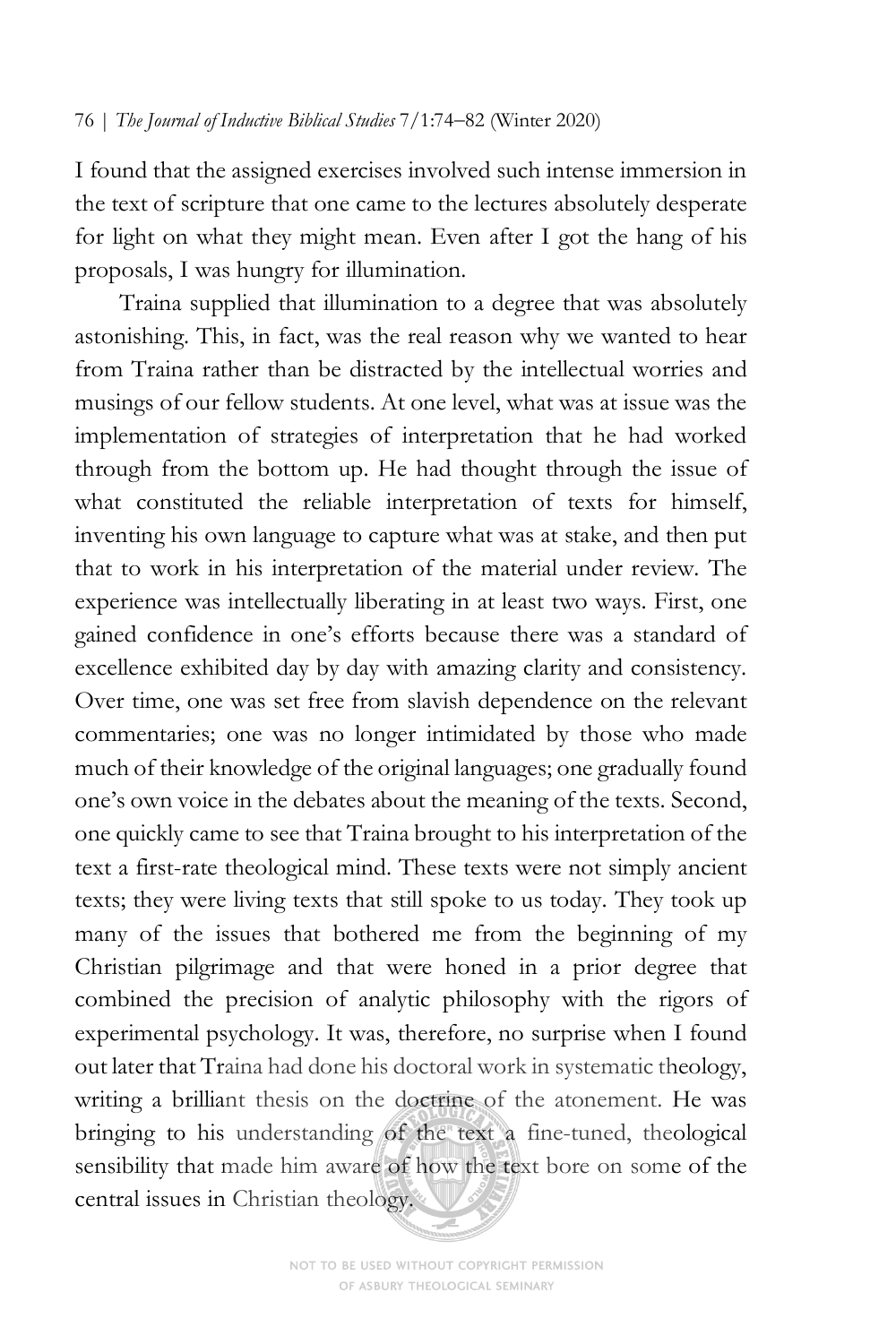Looking back, I recall the following as especially significant. As already noted, his views on atonement were conspicuous. In this case, Traina insisted that any account of what God had done in the death of Christ had to square with a prior analysis of the actual causes of Christ's death. Given that Christ's death involved an innocent victim and was brought about in an act of judicial murder, it was morally otiose to think of his death in terms of divine punishment. The detailed events in and around the crucifixion of Christ acted as a moral constraint on any account of divine action in atonement.

Consider another example. In his interpretation of the dramatic material in Exodus 32-34 where Moses argues with God and God changes his mind on the threat to wipe out the Israelites, he insisted on construing God as an Agent open to human encounter rather than some kind of impassible Being who stood above the vicissitudes of human rebellion and suffering. This was an element in a wider vision of God as a genuine Agent who entered into real relationships with his creatures.

And now for a third case. In his treatment of Christian ethics, Traina expounded a vision of ethics as centered in a form of relative absolutism that left room for the adaption of divine love to the complexities of human existence. This was not some kind of version of Situation Ethics that had been a fad in the nineteen-sixties; it was a serious effort to wrestle with the actual texts that dealt with ethical material. In all these examples, Traina was content to take his stand on scripture and leave us to follow through in our own deliberations. He presented each of them quietly and graciously, willing to note our worries, and aware that there was only so much he could do in the time available. For my part, when I return to his notes today, it is rare that I do not find a host of insights that cry out for further investigation. I have been haunted at times for years by the questions he set loose in my mind.



NOT TO BE USED WITHOUT COPYRIGHT PERMISSION OF ASBURY THEOLOGICAL SEMINARY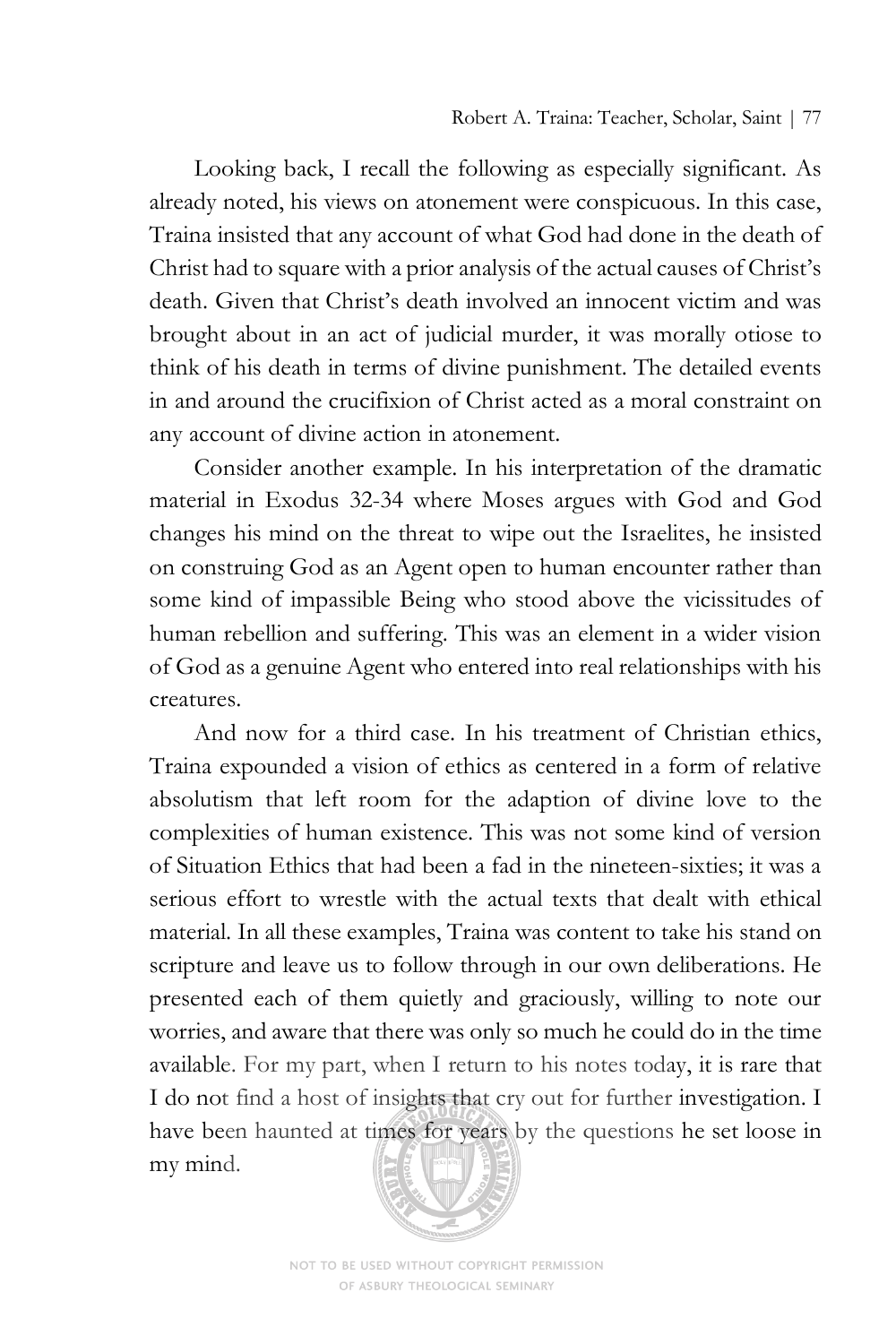## 78 | *The Journal of Inductive Biblical Studies* 7/1:74-82 (Winter 2020)

What I am seeking to capture here is the extent to which Traina was working in philosophical and systematic theology. This in no way is meant to downplay his work in hermeneutics. When I was a graduate student at Oxford, I attended a lecture course on Redaction Criticism by Leslie Holden, and I noted early on that Holden was finding more or less by accident what Traina had taught us to observe systematically. While I have not always deployed the schema Traina taught us, I have used it informally throughout my academic life in the interpretation of philosophical and theological texts. In my work in what I call Bluecollar exegesis across a lifetime of teaching in local churches, Traina's proposals have been the backbone of my preparation week in and week out. Traina was, to be sure, very clear in his insistence that a full-scale reading of any text required attention to extra-textual considerations, but he rightly saw his own contribution as focused on the final form of the biblical text. In a sense, he simply taught us to take apart a text and then put it back together again in a way that captured its central claims and content.

This work was nourished by Traina's thoughtful immersion in the work of Wilhelm Dilthey and R. G. Collingwood. Collingwood was already one of my favorite philosophers. In an undergraduate seminar we had worked through his book on metaphysics and I had read virtually all his writings on my own. Traina was very clear that the task of the interpreter was to understand the minds of the ancient authors and editors of scripture. In conventional terms, this has meant the search for the meaning and intentions of the original author. Much ink has been spilt on this topic. I think it is better framed as a set of questions of the speech acts of the original author; talk of intention is simply one way of referring to the actions of an author. Once it is reframed in this way, the crucial objections of the recent past fall by the wayside. So I stand by Traina's fundamental orientation in hermeneutics: the task is to understand the mind of the writer. Moreover, while talk of laws of relationships can be misleading, the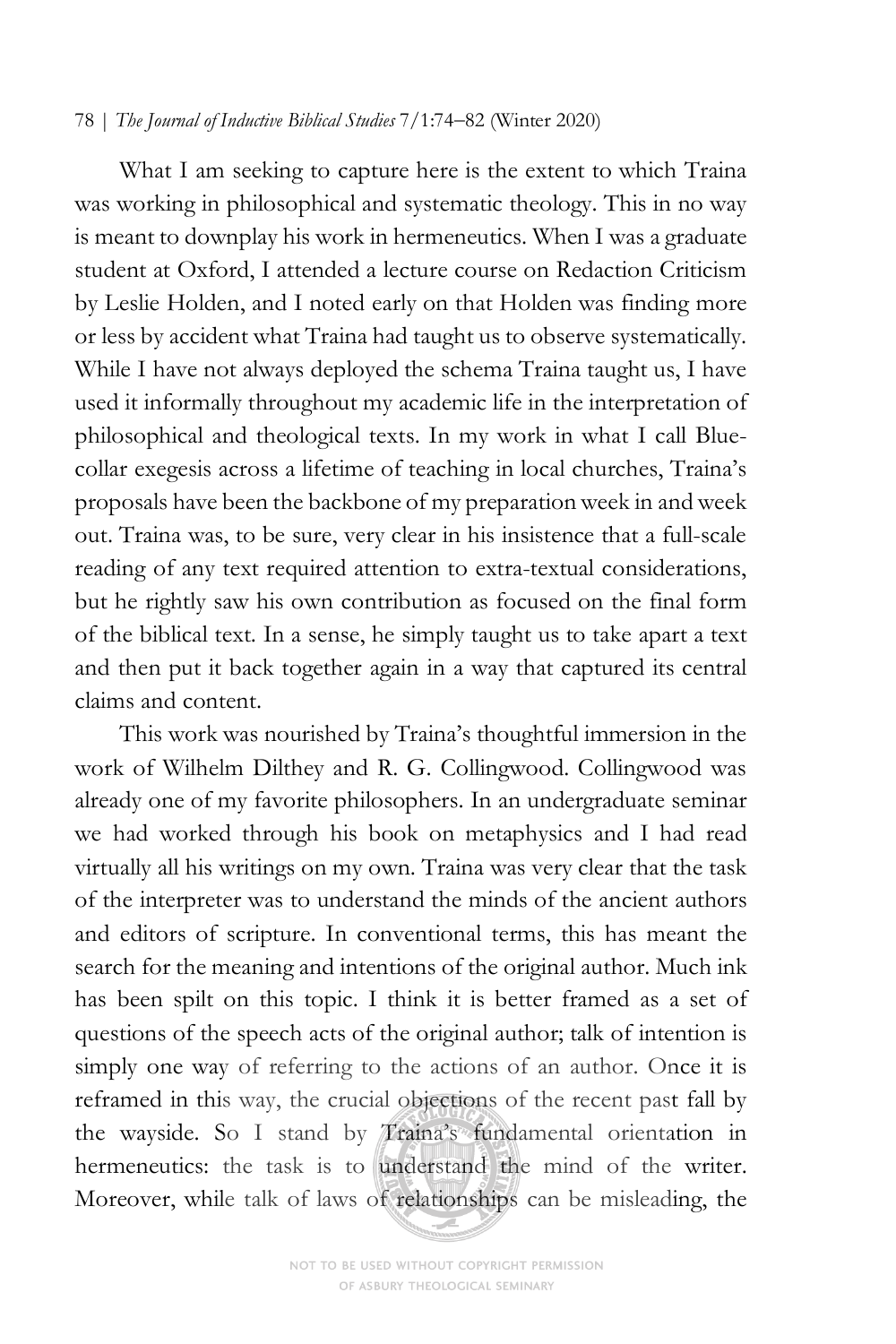crucial point is that authors use a network of strategies to express what they want to say; our task is to reverse the causal process and work back up through the strategies deployed in order to understand as best we can the mind of the author.

Traina took this notion from Dilthey. He took from Collingwood the claim that historical investigation involved the reenactment of the mental acts or thought-world of human agents. Strictly speaking this is an overstatement. As Saul Kripke pointed out, who can or would want to reenact the mental acts or thought-world of Hitler or Stalin? However, philosophically Traina is right to insist on the radical distinction between history and natural science. In history we seek to understand not just the actions of human agents but the motivations, desires, beliefs, passions, and circumstances that lead folk to do what they do. We do not do this in the case of electrons, atoms, or black holes. So in broad terms Traina was correct, even though we can drop the particular mistake that Collingwood made. Thus, in Traina we can detect a mind furnished with relevant philosophical considerations as he thought through the contours of the interpretations of texts.

As already noted, we also encounter a mind that was engaged in thinking through a whole range of perennial theological issues. Traina is correctly understood as a conservative thinker. At its deepest level, this means that he was a robust Protestant who sought above all else to ground his thinking in holy scripture. I recall vividly a comment he made to me that growing up he was always amazed at the gap between what he heard in Christian preaching and teaching and what he was finding in scripture. He gave his life to closing that gap. It was this passion that I think fed his efforts to develop appropriate methods for unlocking the treasures of scripture. However, there was more at stake than a formal commitment to scripture. Materially the treasures of scripture give us a medley of concepts and teaching that inevitably take us into the great themes of theology: the doctrine of God, Christology, the work of the Holy Spirit, grace, atonement, entire sanctification,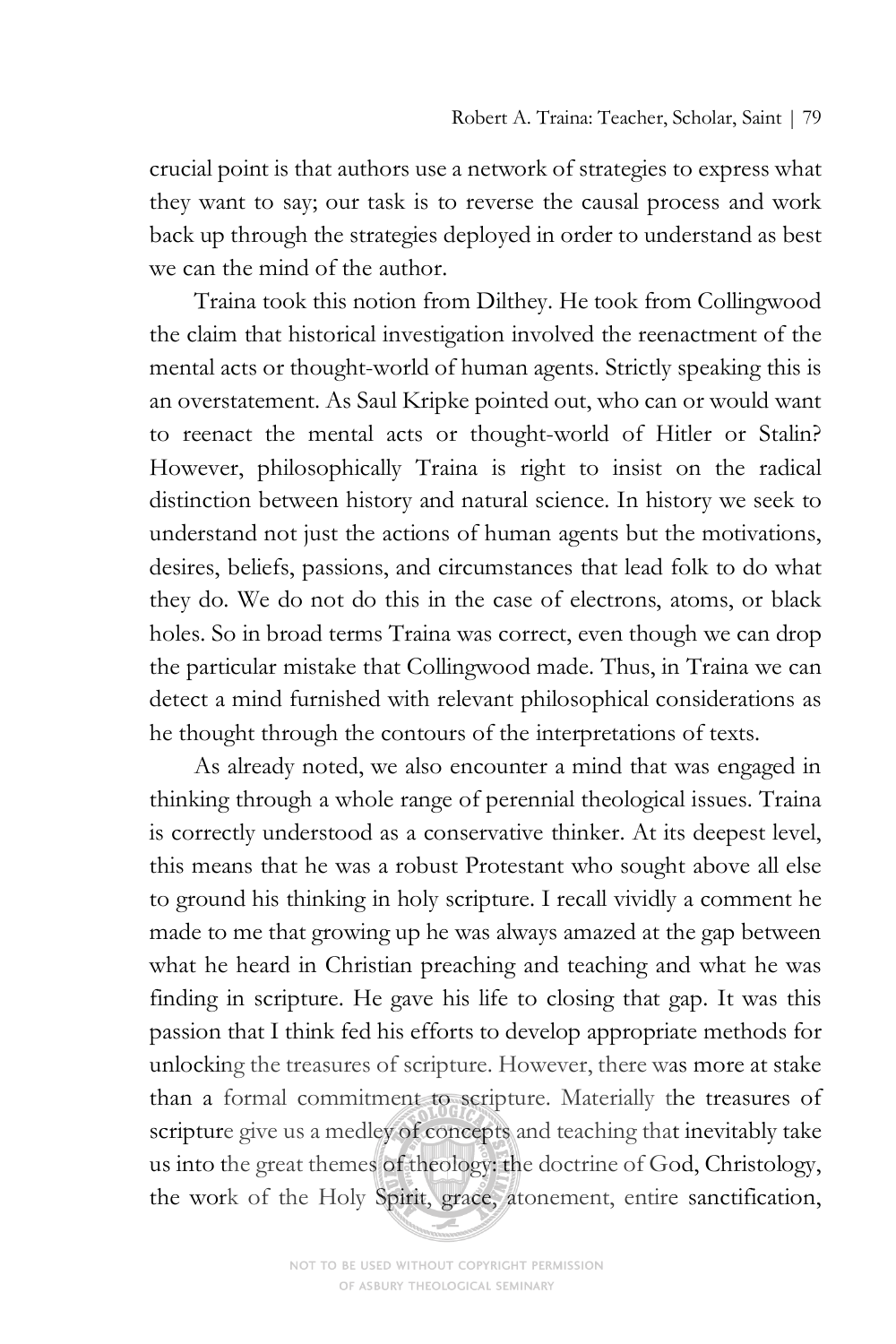## 80 | *The Journal of Inductive Biblical Studies* 7/1:74-82 (Winter 2020)

faith and works, and the like. I trust that someday soon we will have access to his private papers, so that this aspect of his work can be explored in depth. This will not be an easy task; it will require careful attention to the background work that never made its way into the public domain. I am morally certain that such work would yield a fine harvest of theological insights that go beyond our natural tendency to think of Traina simply as an exegete of scripture. I hope that before long all his private papers will be made available.

I came to know Traina outside the time I spent in his courses. As president of the student body, we served on committees together. For a semester I acted as his assistant, grading papers. In addition, I travelled with him by car to the Gethsemane Monastery in Kentucky where he taught the monks on a weekly basis. In committee work, what stood out was his mastery of the issues and his integrity; there was no dodging difficult issues. As a grader, I was struck by his combination of perfection and humility; he cared about his students but there were to be no short-cuts in their work. In the trips to Gethsemane, it was fascinating to watch him deal with the questions of the monks. I recall that one session was devoted to John 6, a pivotal text in Roman Catholic treatments of the meaning of the Mass. Traina was fully aware of the issues that swirled around the crucial periscope. He dealt with the queries of the monks by walking them through his understanding of the chapter as a whole. There was not a note of defensiveness or polemics in the discussion. In the car, he shared with me with great candor the challenges he had faced across the years. I was astonished to hear of the shenanigans that went on at The Biblical Seminary in New York when he taught there. I marveled at his patience and his resilience; he was not for sale at any price. When he felt he had to leave, he waited until the semester was over in order to avoid any public turmoil among the students or within the institution; he quietly resigned and made his way to Asbury Theological Seminary at the invitation of President Stanger. Stanger had astutely recognized his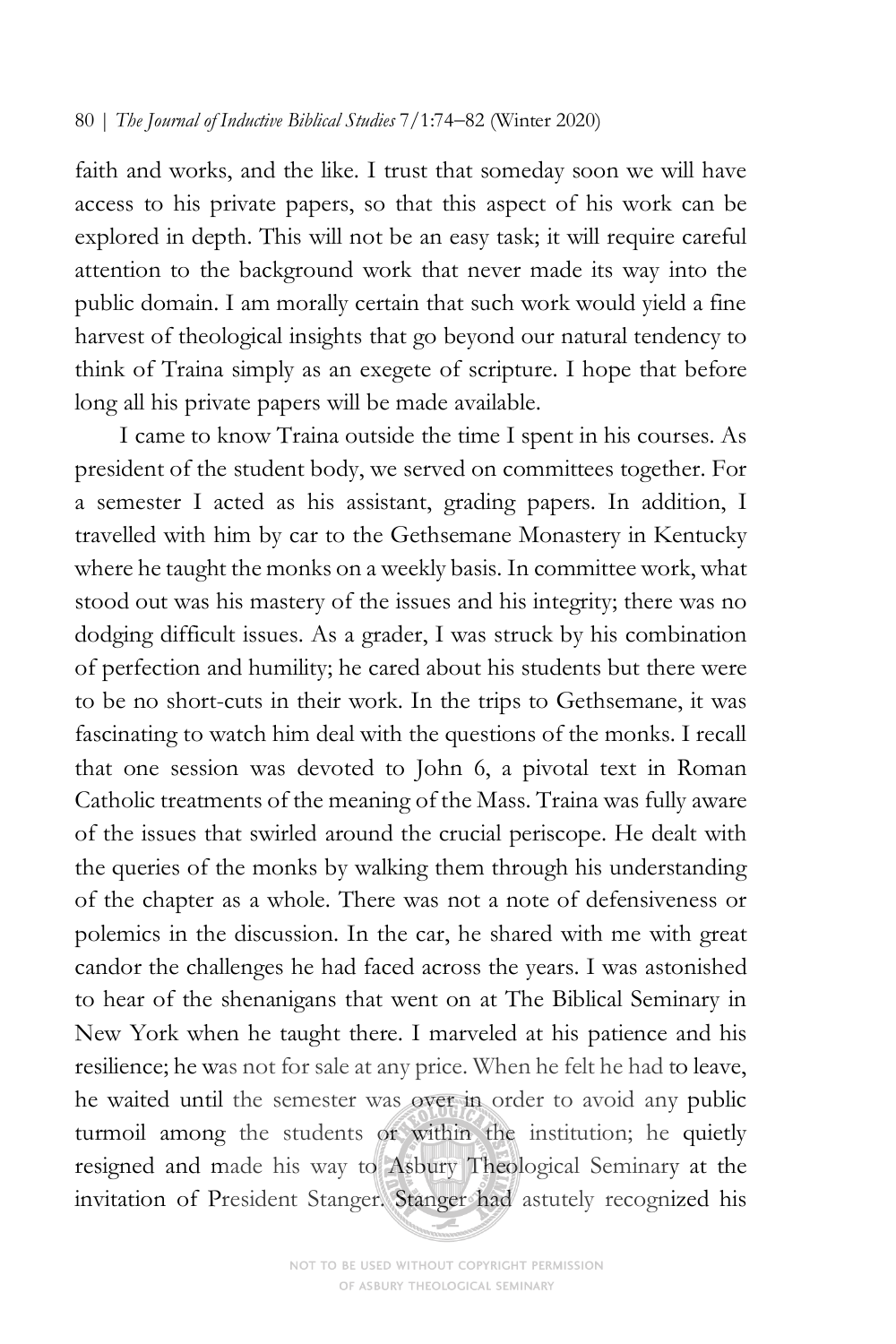worth and was patiently waiting in the wings to bring him to Wilmore. The other information I picked up was the dire state of his health. I had had no idea that he had been teaching our classes accompanied by severe pain in his shoulder. He also suffered from diverticulitis, if I remember correctly. Yet he kept on at his work; few if any suspected what he had to endure on the medical front.

As I looked back on his work earlier in my career, I often wondered why Traina did not publish more. One thing is certain. His thesis on the atonement is a model of first-rate academic work; so, there is no doubt about his scholarly abilities. I only have speculations to offer on why he has remained such a hidden treasure. For one thing, he got drawn into administration and this clearly drastically cut back on the time at his disposal. For another, I think that he saw himself first and foremost as a teacher; and this required detailed attention to this craft. He gave me a copy of his manual on teaching and I have found his suggestions extremely helpful in my own work as a teacher. In addition, I think he was a perfectionist when it came to his work. And this, of course, is often the enemy of developing material for academic consumption. I suspect that he would never have been happy with anything he would have written for the standard academic world. Yet, there is one more consideration. Unlike many academics, Traina had no interest in inventing an academic persona, no desire to be famous, no concern to establish an academic reputation. He was the personification of intellectual humility and grace. In the end what mattered was a life of steadfast obedience to his Lord and Savior. He was fortunate in inspiring generations of students who have taken his legacy and are integrating it into the guild of biblical studies and making it available to a wider public. He did what he was called to do in his own life and was happy to leave the aftermath to providence.

During my time at Asbury there were rumblings that Traina was one of the heretics that had recently come to positions of significant influence on the student body. Frankly, I was having such a stimulating